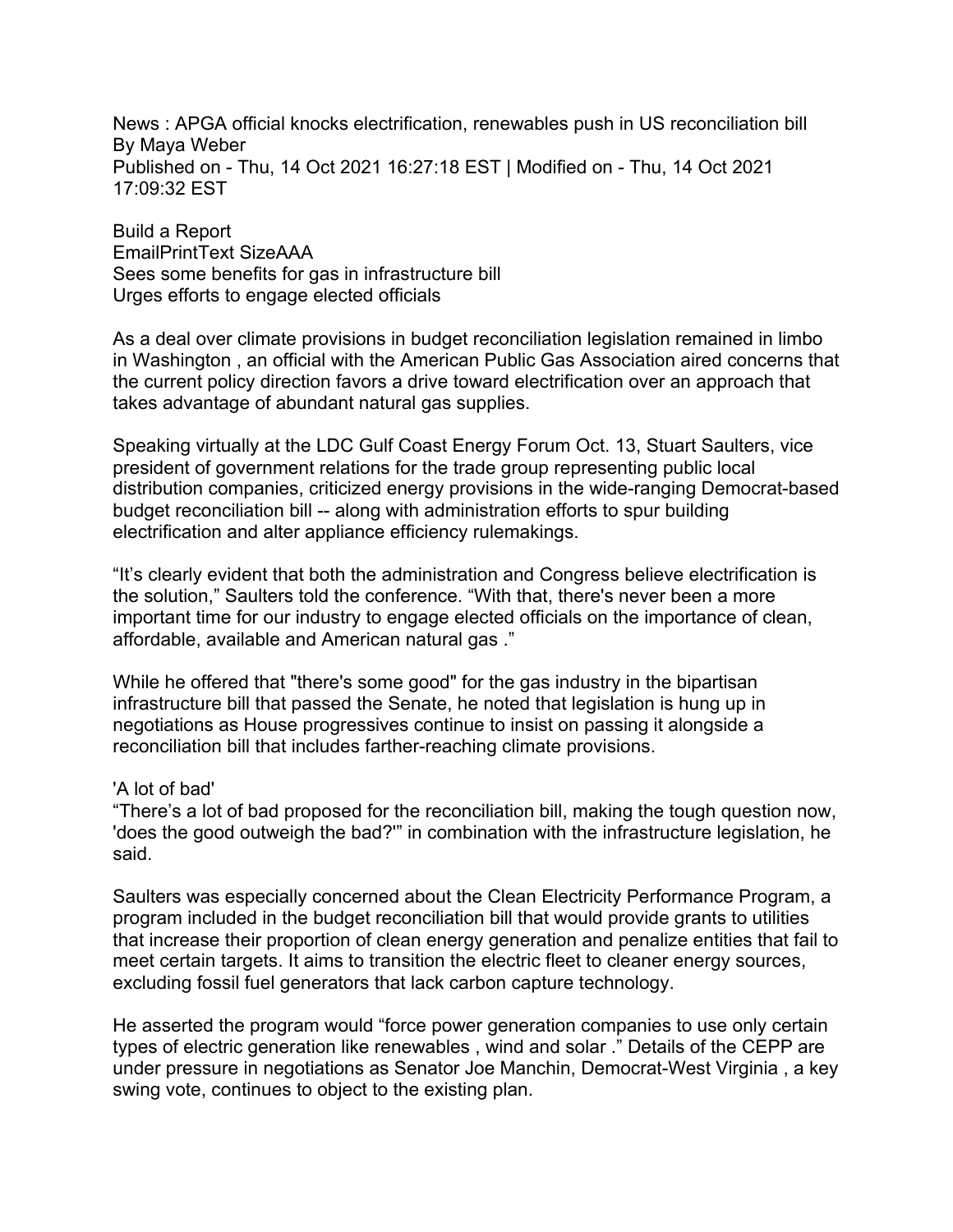Saulters also found fault with a rebate program included in the reconciliation bill for electric appliances.

"This would go a long way in forcing Americans to fuel-switch from gas to electric ," he said.

In addition, he set sights on a proposed methane fee in the legislation on oil and gas production and midstream facilities.

"While this would not directly impact APGA members, there's no doubt that those charged this fee -- the upstream producers, the midstream transmission companies - will raise their costs, which will trickle down to distribution companies," Saulters said.

By contrast, he highlighted parts of the bipartisan infrastructure bill he saw as beneficial to the gas sector but suggested that with midterm elections next year, politics might obstruct their inclusion.

Among provisions he favored were funding for natural gas vehicle fueling infrastructure, permitting reform he cast as making it easier to build pipelines, a grant program to encourage gas distribution modernization, and "beneficial legislation" related to the building codes process. In addition, he pointed to funding for hydrogen research and development.

## Gathering opposition

APGA is not the only oil or gas industry group to criticize aspects of the budget reconciliation bill. The American Petroleum Institute and a long list of trade groups in September asked senators to head off a methane fee that would target oil and gas .

Asked to comment on the reconciliation bill, API on Oct. 14 alluded to the methane fees and pointed to power sector provisions it said "failed to recognize the critical role of natural gas in driving further emission reductions."

"This import-more-oil strategy is a backward approach to addressing our shared climate goals and will only serve to stifle job creation, weaken US energy security and undermine the nation's economic recovery," API Senior Vice President of Policy, Economics and Regulatory Affairs Frank Macchiarola said in an Oct. 14 email.

The American Gas Association has also contended that methane fees on natural gas would raise costs for consumers, and the Independent Petroleum Association of America warned that the various royalty rate increases and fees would cumulatively impact its members' ability to operate offshore and on federal lands.

The comments come as House progressives have held firm on the importance of keeping key climate change provisions in the package, and as Biden faces pressure from climate activists to do more to stop fossil fuels.